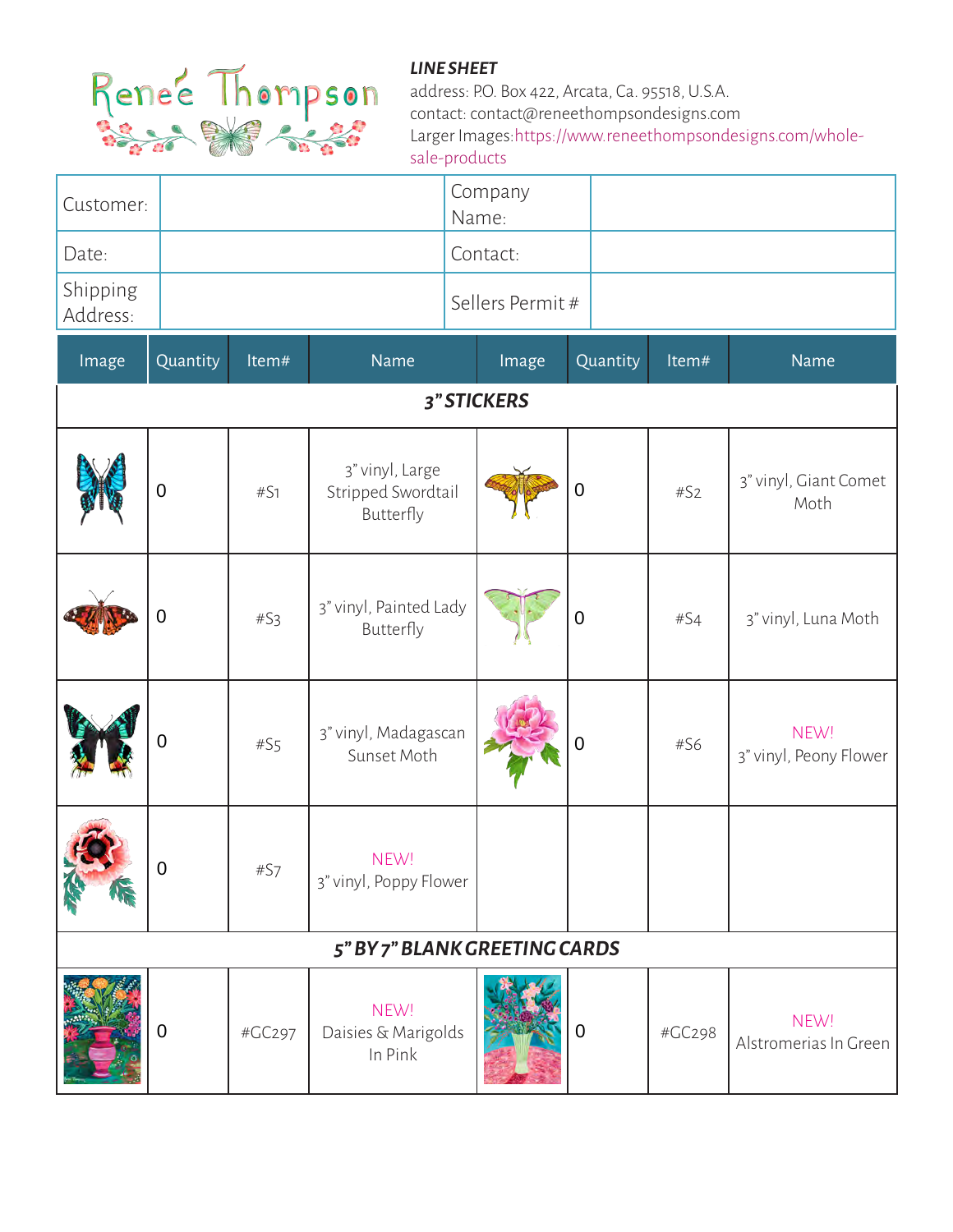

| Customer:                                  |             |                |                                                 | Company<br>Name: |                  |        |                                                 |
|--------------------------------------------|-------------|----------------|-------------------------------------------------|------------------|------------------|--------|-------------------------------------------------|
| Date:                                      |             |                |                                                 | Contact:         |                  |        |                                                 |
| Image                                      | Quantity    | Item#          | Name                                            | Image            | Quantity         | Item#  | <b>Name</b>                                     |
|                                            | $\mathbf 0$ | #GC300         | NEW!<br>Peony Blossoms                          |                  | $\overline{0}$   | #GC301 | NEW!<br>Strength In Union<br>(LOVE)             |
|                                            | $\mathbf 0$ | #GC290         | Let Us Smile<br>(LOVE)                          |                  | $\mathbf 0$      | #GC293 | My Heart<br>(LOVE)                              |
|                                            | 0           | #GC243         | One Day At A Time<br>(ENCOURAGEMENT<br>MESSAGE) |                  | $\mathbf 0$      | #GC247 | Love<br>(LOVE)                                  |
|                                            | 0           | #GC276         | Butterflies & Zinnias<br>(HAPPY BIRTHDAY)       |                  | $\mathbf 0$      | #GC295 | NEW!<br>Happy Birthday Cake<br>(HAPPY BIRTHDAY) |
|                                            | $\mathbf 0$ | #GC246         | Thank You<br>(THANK YOU)                        |                  | $\mathbf 0$      | #GC272 | Thank You with<br>Violets<br>(THANK YOU)        |
| All of US<br>De great<br><b>SMALL THIN</b> | $\mathbf 0$ | NEW!<br>#GC299 | Great Love<br>(ENCOURAGEMENT<br>MESSAGE)        |                  | $\boldsymbol{0}$ | #GC245 | Bloom With Grace<br>(ENCOURAGEMENT<br>MESSAGE)  |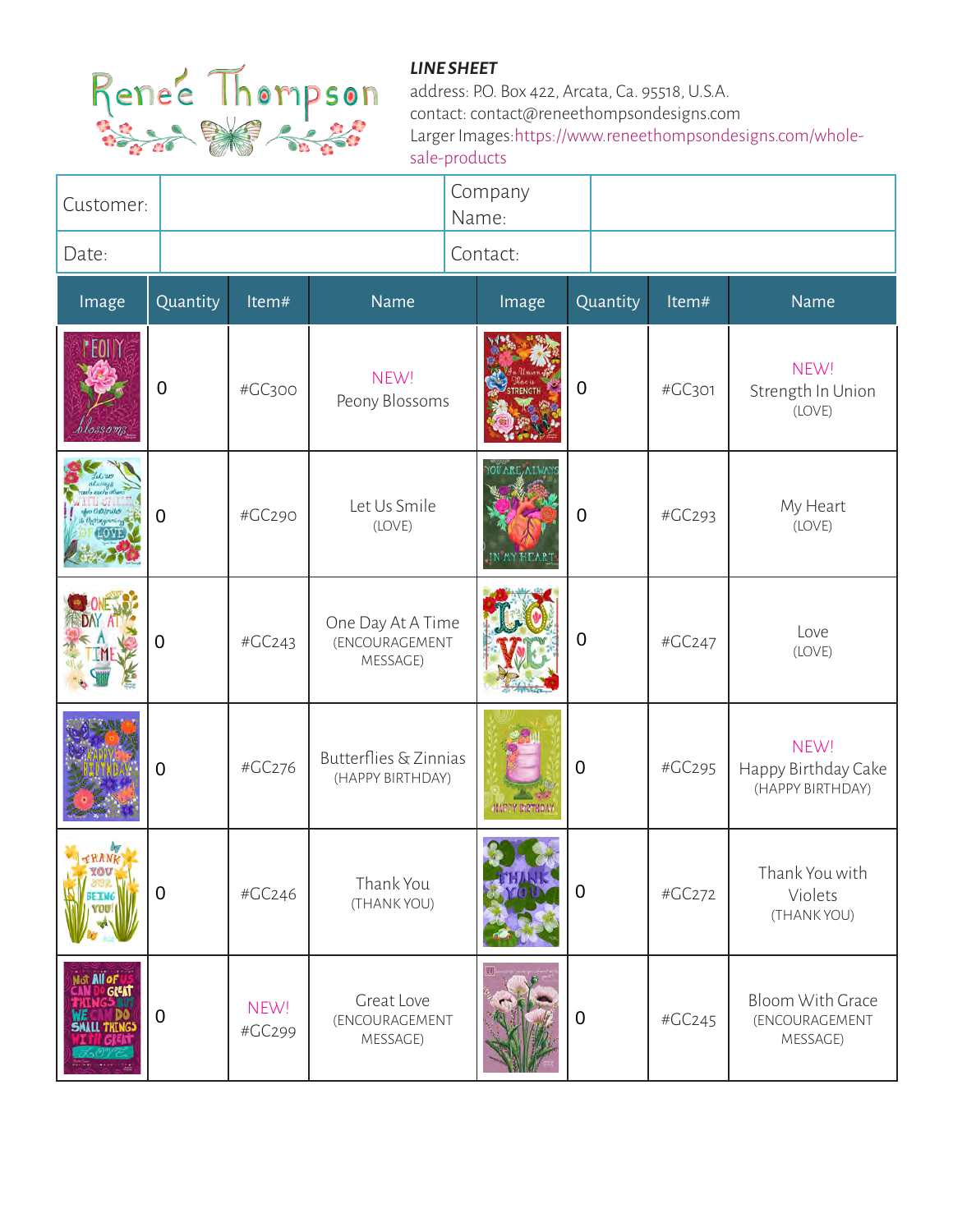

| Customer:             |                  |        |                                                       |  | Company<br>Name: |                |        |                                                |
|-----------------------|------------------|--------|-------------------------------------------------------|--|------------------|----------------|--------|------------------------------------------------|
| Date:                 |                  |        |                                                       |  | Contact:         |                |        |                                                |
| Image                 | Quantity         | Item#  | Name                                                  |  | Image            | Quantity       | Item#  | Name                                           |
| <b>PEACE ON EARTH</b> | 0                | #GC236 | Peace On Earth<br>(ENCOURAGEMENT<br>MESSAGE)          |  |                  | $\mathbf 0$    | #GC248 | I Believe In You<br>(ENCOURAGEMENT<br>MESSAGE) |
|                       | 0                | #GC242 | Have A Wonderful<br>Day<br>(ENCOURAGEMENT<br>MESSAGE) |  |                  | $\mathbf 0$    | #GC251 | Garden                                         |
|                       | 0                | #GC280 | Amarylis & Tansy                                      |  |                  | $\mathbf 0$    | #GC279 | Iris & Blue Limonium                           |
|                       | 0                | #GC269 | House Plants                                          |  |                  | $\mathbf 0$    | #GC266 | Roses & Butterflies                            |
|                       | $\boldsymbol{0}$ | #GC278 | Cactus Garden                                         |  |                  | $\overline{0}$ | #GC296 | NEW!<br>Pacific Northwest<br>Wildflowers       |
|                       | 0                | #GC162 | Dancing Butterflies                                   |  |                  | $\mathbf 0$    | #GC195 | Strawberries                                   |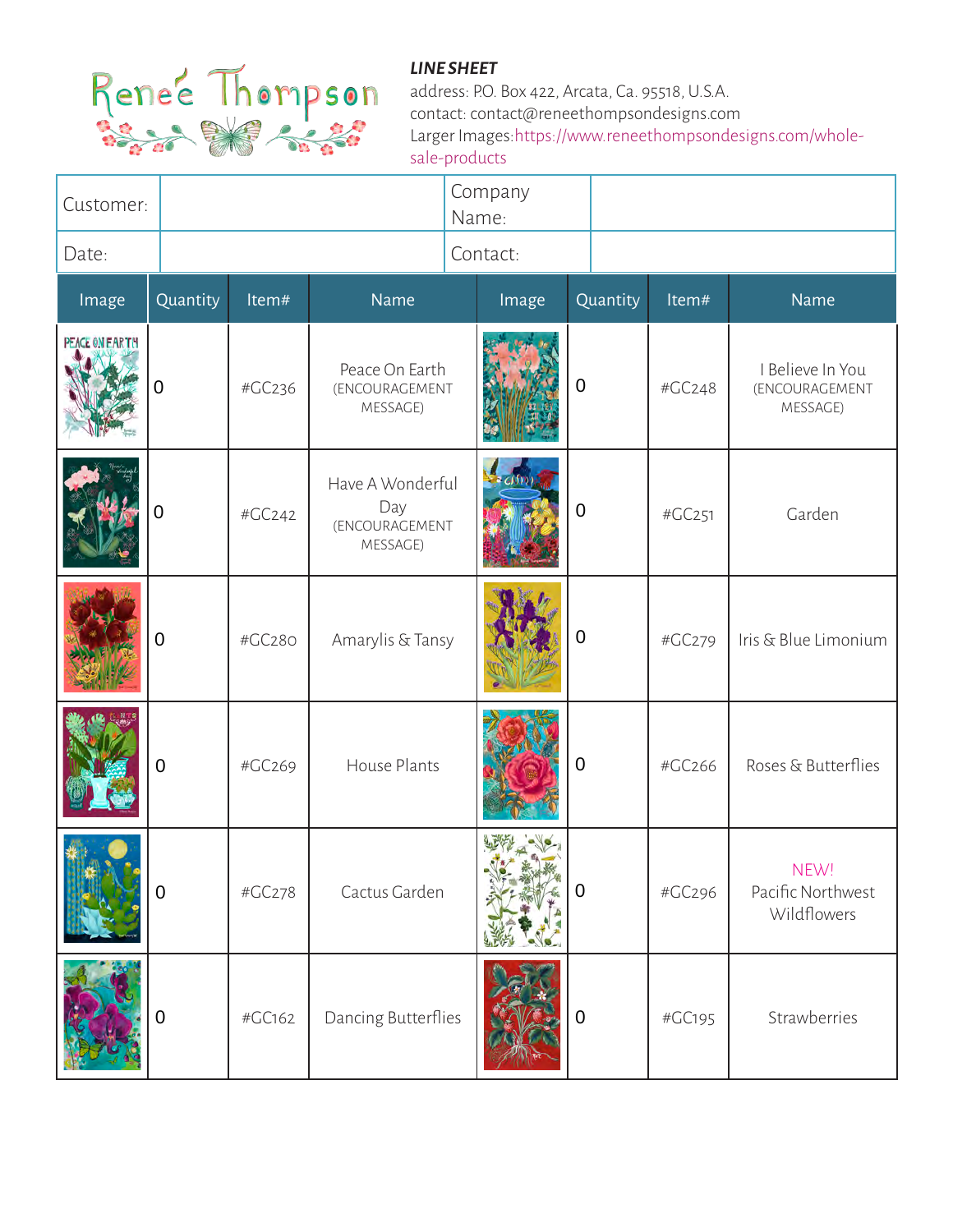

| Customer: |             |        |                          | Company<br>Name: |                  |        |                          |
|-----------|-------------|--------|--------------------------|------------------|------------------|--------|--------------------------|
| Date:     |             |        |                          | Contact:         |                  |        |                          |
| Image     | Quantity    | Item#  | Name                     | Image            | Quantity         | Item#  | Name                     |
|           | 0           | #GC170 | Rosy Dreams              |                  | $\boldsymbol{0}$ | #GC156 | Poppies &<br>Grasshopper |
|           | 0           | #GC259 | Mushrooms                |                  | $\overline{0}$   | #GC261 | Poppies & Whites         |
|           | 0           | #GC213 | Sunbathing               |                  | $\overline{0}$   | #GC273 | Sierran Tree Frog        |
|           | 0           | #GC289 | Kingfisher & Berries     |                  | $\mathbf 0$      | #GC291 | Winter Deer              |
|           | $\mathbf 0$ | #GC250 | California Kingsnake     |                  | $\mathbf 0$      | #GC232 | Sockeye Salmon           |
|           | 0           | #GC268 | Good Morning<br>Sunshine |                  | $\mathbf 0$      | #GC176 | Hummingbird &<br>Peony   |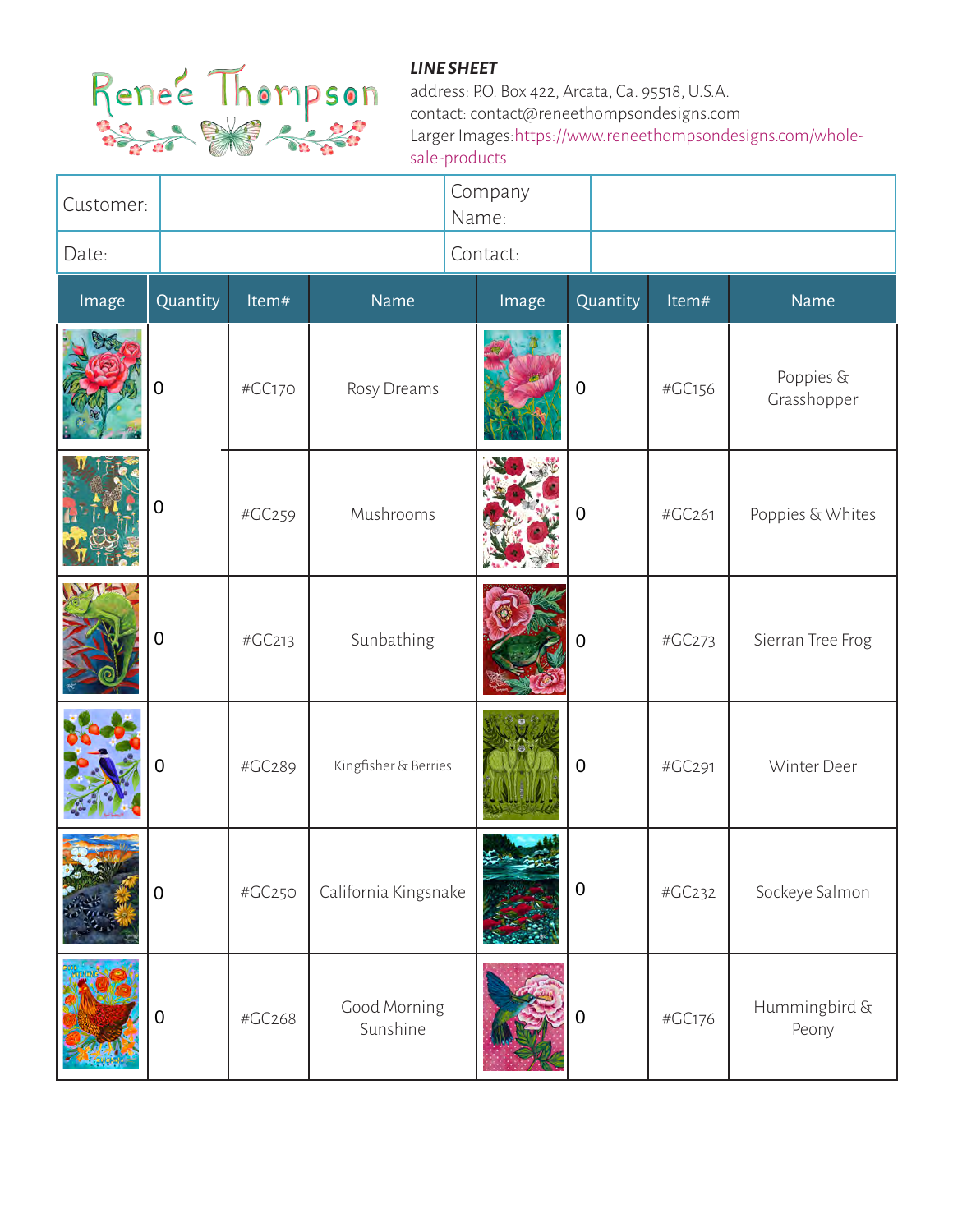

| Customer: |             |        |                         | Company<br>Name: |                  |        |                              |
|-----------|-------------|--------|-------------------------|------------------|------------------|--------|------------------------------|
| Date:     |             |        |                         | Contact:         |                  |        |                              |
| Image     | Quantity    | Item#  | Name                    | Image            | Quantity         | Item#  | Name                         |
|           | $\mathbf 0$ | #GC257 | Chicken Scratch         |                  | $\mathbf 0$      | #GC189 | Make A Wish                  |
|           | 0           | #GC228 | <b>Great Blue Heron</b> |                  | $\mathbf 0$      | #GC271 | Yellow Breasted Tit          |
|           | $\mathbf 0$ | #GC150 | Flight                  |                  | $\mathbf 0$      | #GC180 | Barred Owl & Roses           |
|           | $\mathbf 0$ | #GC202 | Curiosity               |                  | $\mathbf 0$      | #GC277 | Home Is When I'm<br>With You |
|           | $\pmb{0}$   | #GC146 | <b>Bright Eyes</b>      |                  | $\pmb{0}$        | #GC219 | River Otter                  |
|           | $\pmb{0}$   | #GC165 | White Stag              |                  | $\boldsymbol{0}$ | #GC152 | Foxy                         |